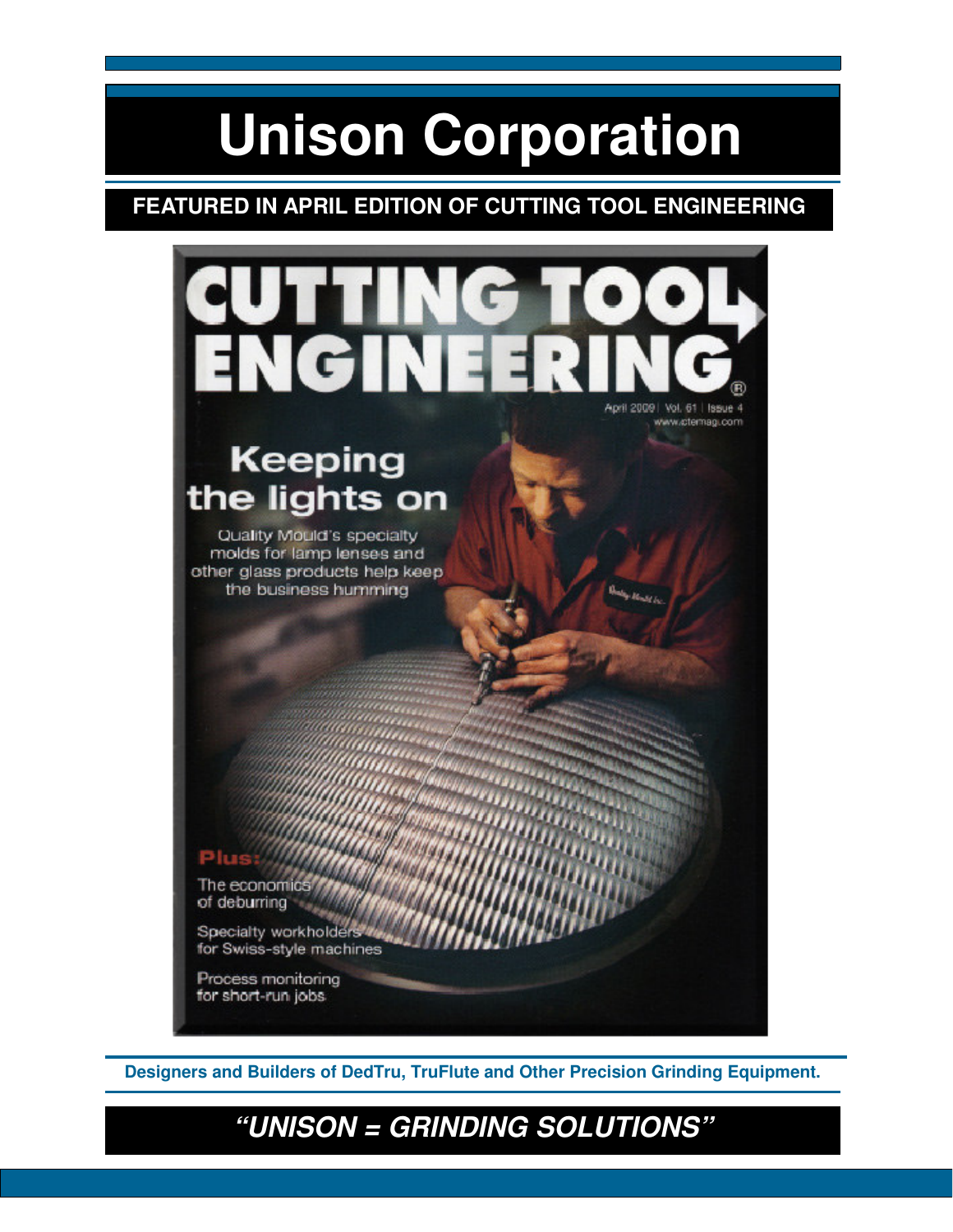# DIY saves manufacturer money

Outsourcing non-core competency work can be beneficial, but Advanced Environmental Recycling Technologies Inc. (AERT) found it was costing too much time and money to have the builder of its pulverizing machines re-sharpen the pulverizing discs once they became dull. AERT, Springdale, Ark., manufacturers a line of composite lumber products from recycled polyethylene plastic and waste wood fiber for the home building market.

AERT processes densified plastic in Orenda pulverizing machines to achieve a consistency "like sugar", said Tim LeDuc, the company's vice president of operations. "It's similar to the method used to grind flour in a flour mill.

END USE: **Advanced Environmental Recycling Technologies Inc.** (800) 951-7400 www.aertinc.com

- CHALLENGE: Reduce the time and expense of outsourcing pulverizer disc resharpening.
- SOLUTION: A grinding machine to resharpened discs in-house

SOLUTION PROVIDER: **Unison Corp. (248) 544-9500** 

Each machine uses two different 20" dia. steel discs, each with 320 teeth, to mash the plastic as it travels from the inside to the outside of the discs. The bottom disc rotates while the top one remains stationary. The individual teeth are about 5" long with an outer parameter that's 0.16" higher than the inner edge.

After about 48 hours of operation, during which approximately 70,000 lbs. are pulverized, a set of discs become dull. Previously, that required AERT to crate and ship the dull discs to the OEM for resharpening and to maintain an adequate inventory of discs to prevent downtime during the 2-week turn-around required to resharpen the discs.

When LeDuc joined the company a few years ago, he felt there had to be a more efficient and cost-effective way to resharpen the discs. A new set of pulverizing discs was sent to an engineering firm for reverse engineering to create detailed drawings. Those drawings were sent to potential vendors, and many balked at the unique application. One machine builder who didn't was Unison Corp., Ferndale, Mich., which agreed to customize one of its grinders for AERT.

In addition to the disc drawings, AERT sent Unison pulverizer discs, which helped enable the builder to adapt it Model 9000 Super TruFlute 5-Axis, dual-spindle production flute grinder for the application, which included designing a custom servocontrolled rotary axis for the machine. Unison delivered the machine in about 6 months after receiving the purchase order.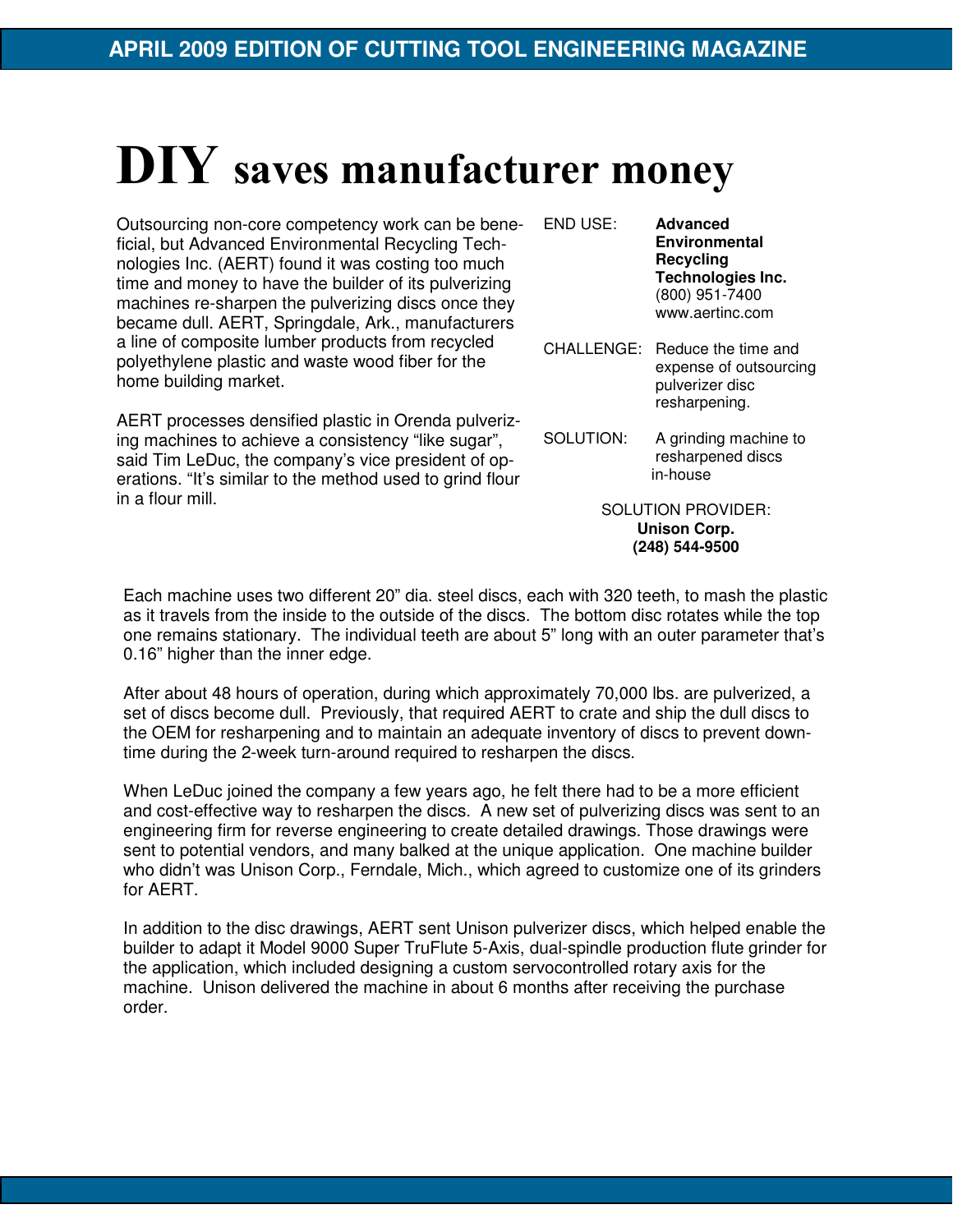### 0 **APRIL 2009 EDITION OF CUTTING TOOL ENGINEERING MAGAZINE**



(Based on the initial customization, Unison now offers the Model 9100 Pulverizer Blade Regrinder).

The turnkey package included a wheeled cart to transport the discs from the pulverizing machines to a building next door that's free of the abrasive plastic dust, a small crane to aid in manually lifting and loading/unloading the approximate 40-lb. discs, an Ebbco metalworking fluid filtration system, a complimentary tank of Blaser Swisslube coolant, Saint Gobain Abrasives tooling including custom G-Force CBN grinding wheels, a Max Torque II electric rotary profile dresser and a BPR diamond dressing disc. Unison also wrote two software programs for the machine—one each for the top and bottom discs.

LeDuc noted that disc resharpening initially consumed 3 hours of machine time but, by working with Saint-Gobain engineers, AERT was able to reduce cycle time to 90 minutes. To reduce the total cost further, Saint-Gobain suggested changing the grinding wheel. AERT went with a different bond system and saw wheel life increase.

AERT is reaping another benefit from resharpening in-house. Disc life increased by removing only 0.015" to 0.020" of material instead of the 0.045" that the OEM was removing, without degrading pulverizing performance. "AERT now realizes two to three times as many sharpenings per disc," LeDuc said.

Unison trained two AERT maintenance workers as sharpening technicians who work in staggered shifts. Because the Unison grinder can run unattended after setup, the operators are able to walk away and perform other tasks.

According to LeDuc, the Unison Pulverizer Blade Regrinder saves AERT from \$600,000 to \$700,000 a year, which provided a payback of the machine's cost in about 6 months.